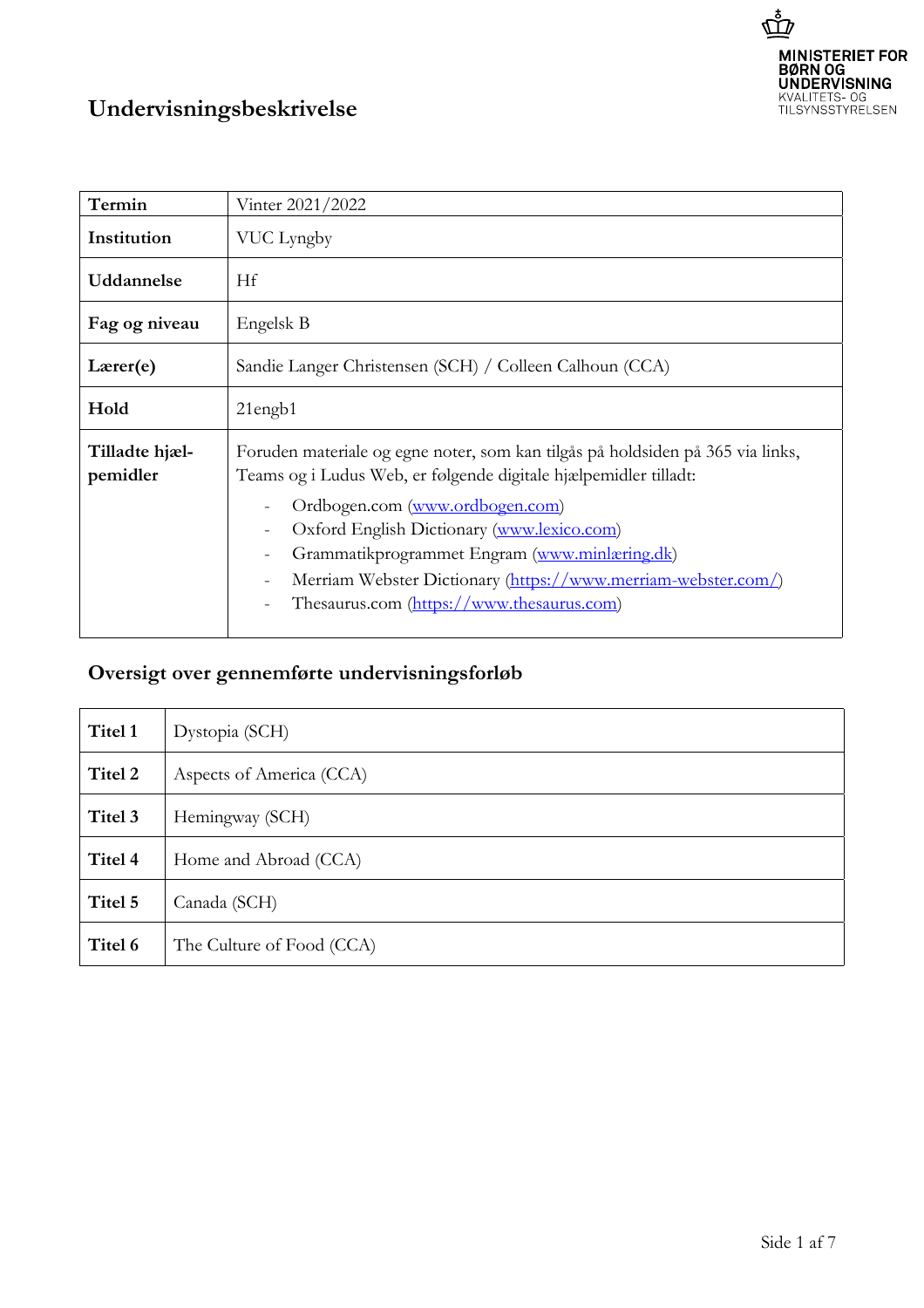

## **Beskrivelse af det enkelte undervisningsforløb**

| Titel 1     | Dystopia (SCH)                                                                                                                                                                                                                                                                                                                                                                                                                                   |
|-------------|--------------------------------------------------------------------------------------------------------------------------------------------------------------------------------------------------------------------------------------------------------------------------------------------------------------------------------------------------------------------------------------------------------------------------------------------------|
| Indhold     | Kernestof:                                                                                                                                                                                                                                                                                                                                                                                                                                       |
|             | <b>Fiction</b> texts<br>Ray Bradbury, "The Pedestrian", (1951)<br>Kurt Vonnegut, "2BR02B", (1962)<br>Suzanne Collins, "The Tributes" - chapter 1 of The Hunger Games, (2008)                                                                                                                                                                                                                                                                     |
|             | Short films and episodes<br>Tommy Tranfaglia, dir., 2BR02B, (2016) -<br>https://www.youtube.com/watch?v=RgaID8bRPLk<br>Dennis Liu, dir., Plurality, (2012) https://vimeo.com/50976572<br>Black Mirror, s.03, ep.01, "Nosedive", (Netflix, 2016)<br>The Handmaid's Tale, s.01, ep.01, "Offred", (Hulu, 2017)<br>Love, Death and Robots, s.02, ep.01, "Automated Customer Service", (Netflix,<br>2021)<br>Gary Ross, dir., The Hunger Games (2012) |
|             | Supplerende stof:                                                                                                                                                                                                                                                                                                                                                                                                                                |
|             | Lærerens PowerPoint med dystopiske karakteristika<br>Lærerens PowerPoint med filmiske virkemidler<br>Analysebegreber fra hjemmesiden minlæring.dk:<br>https://app.minlaering.dk/bog/44/kapitel/59077                                                                                                                                                                                                                                             |
| Omfang      | Ca. 39 lektioner á 45 min. / ca. 50 sider                                                                                                                                                                                                                                                                                                                                                                                                        |
| Særlige fo- | Indholdsfokus:                                                                                                                                                                                                                                                                                                                                                                                                                                   |
| kuspunkter  | Teknologiens udvikling og teknologiens kontrollerende funktion i et samfund,<br>ligesom teknologiens indflydelse på menneskelige forhold<br>Etiske dilemmaer såsom population control og mass surveillance<br>Identitetsogning<br>Kulturel-, religiøs- og social kontrol<br>Underholdningsafhængighed<br>Væsentlige historiske, kulturelle og samfundsmæssige forhold i Storbritannien<br>og USA                                                 |
|             | Kompetencer:                                                                                                                                                                                                                                                                                                                                                                                                                                     |
|             | Genreforståelse og begrebstræning inden for genren, såsom begreberne:<br>dystopia/utopia, the dystopian society, dystopian control, dystopian protagonist, propagan-<br>da, surveillance, dystopian themes<br>Tekstanalyse med særligt fokus på begreberne characterization, setting, tone, theme,<br>relationship, symbolism<br>Filmanalyse med særligt fokus på begreberne lighting, colors, sound, framing.                                   |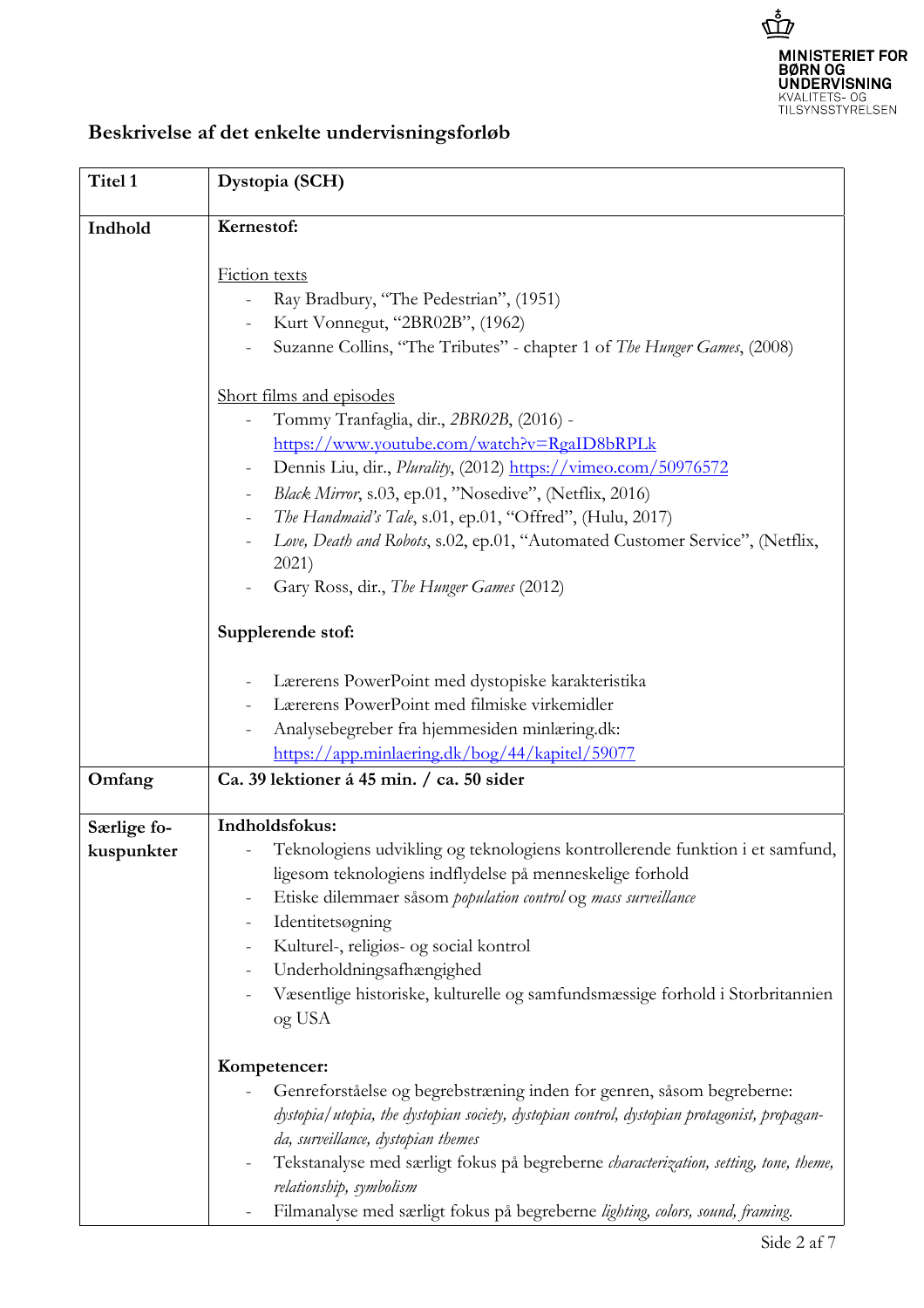|                               |                                                                                                                                                                                                                                                                                                                                                                                                                                                                                                                                                                         | <b>MINISTERIET FOR</b><br><b>BØRN OG</b><br>UNDERVISNING<br><del>KVALITETS,</del> OG |
|-------------------------------|-------------------------------------------------------------------------------------------------------------------------------------------------------------------------------------------------------------------------------------------------------------------------------------------------------------------------------------------------------------------------------------------------------------------------------------------------------------------------------------------------------------------------------------------------------------------------|--------------------------------------------------------------------------------------|
|                               | Øvelser i at analysere fra stills/screenshots og running film.<br>Træning i de tre skriftlige opgavegenrer i eksamensopgave 6, "summary",<br>"short analytical essay" og "discussion" knyttet til short film.<br>Perspektivere tekster kulturelt, samfundsmæssigt og historisk<br>Analysere og perspektivere aktuelle forhold i Storbritannien og USA med an-<br>$\overline{\phantom{a}}$<br>vendelse af grundlæggende engelskfaglig viden om historiske, kulturelle og<br>samfundsmæssige forhold<br>Grammatik med selvrettende øvelser samt tekstintegreret grammatik | <b>TILSYNSSTYRELSEN</b>                                                              |
| Væsentligste<br>arbejdsformer | Individuelt arbejde, fremlæggelser, gruppearbejde, klasseundervisning, projektarbejds-<br>form, skriftligt arbejde                                                                                                                                                                                                                                                                                                                                                                                                                                                      |                                                                                      |

| Titel 2     | <b>Aspects of America (CCA)</b>                                                                                                                                                                                                                                                                                                                                                                                                                                                                                                                                                                                                                                                                                                                                                                                                                                                                                                          |
|-------------|------------------------------------------------------------------------------------------------------------------------------------------------------------------------------------------------------------------------------------------------------------------------------------------------------------------------------------------------------------------------------------------------------------------------------------------------------------------------------------------------------------------------------------------------------------------------------------------------------------------------------------------------------------------------------------------------------------------------------------------------------------------------------------------------------------------------------------------------------------------------------------------------------------------------------------------|
| Indhold     | Kernestof:<br>1. "The World's love-hate relationship with the USA"<br>(2002), article; Worlds of English<br>2. Sherman Alexie: "The Lone Ranger and Tonto Fistfight in Heaven"<br>(1993), short story, Follow That Dream, Bitten Arildsen and Chris<br>Plougheld, Systime, 1997<br>2. Gary Soto: "Like Mexicans" (1984), autobiographical essay<br>4. Judith Ortiz Cofer: "Exile" (1987), poem<br>5. Pat Mora: "Immigrants" (1986), poem<br>6. Langston Hughes: "Tales of Simple: Coffee Break" (1965), fable; Worlds<br>of English<br>7. Nikole Hannah-Jones: A Letter from Black America (2015), opin-<br>ion piece, excerpt<br>Supplerende stof<br>- The USA and Me, quiz; Worlds of English<br>-TED Talk from Elizabeth Camarillo Gutierrez<br>"What's missing from the American immigrant narrative"<br>https://www.ted.com/talks/elizabeth camarillo gutierrez what s missing from the<br>american immigrant narrative?language=en |
| Særlige fo- | 45 sider<br>The topic focuses on the Native American experience, the American Immigrant experi-                                                                                                                                                                                                                                                                                                                                                                                                                                                                                                                                                                                                                                                                                                                                                                                                                                          |
| kuspunkter  | ence and the African American experience including analysis of poetry, non-fiction and                                                                                                                                                                                                                                                                                                                                                                                                                                                                                                                                                                                                                                                                                                                                                                                                                                                   |
|             | fiction.                                                                                                                                                                                                                                                                                                                                                                                                                                                                                                                                                                                                                                                                                                                                                                                                                                                                                                                                 |
|             | Written work with assignments that focus on the points: 'summary', 'analytical essay'                                                                                                                                                                                                                                                                                                                                                                                                                                                                                                                                                                                                                                                                                                                                                                                                                                                    |
|             | and discussion' to prepare for written exams.                                                                                                                                                                                                                                                                                                                                                                                                                                                                                                                                                                                                                                                                                                                                                                                                                                                                                            |

 $\vec{\mathbb{P}}$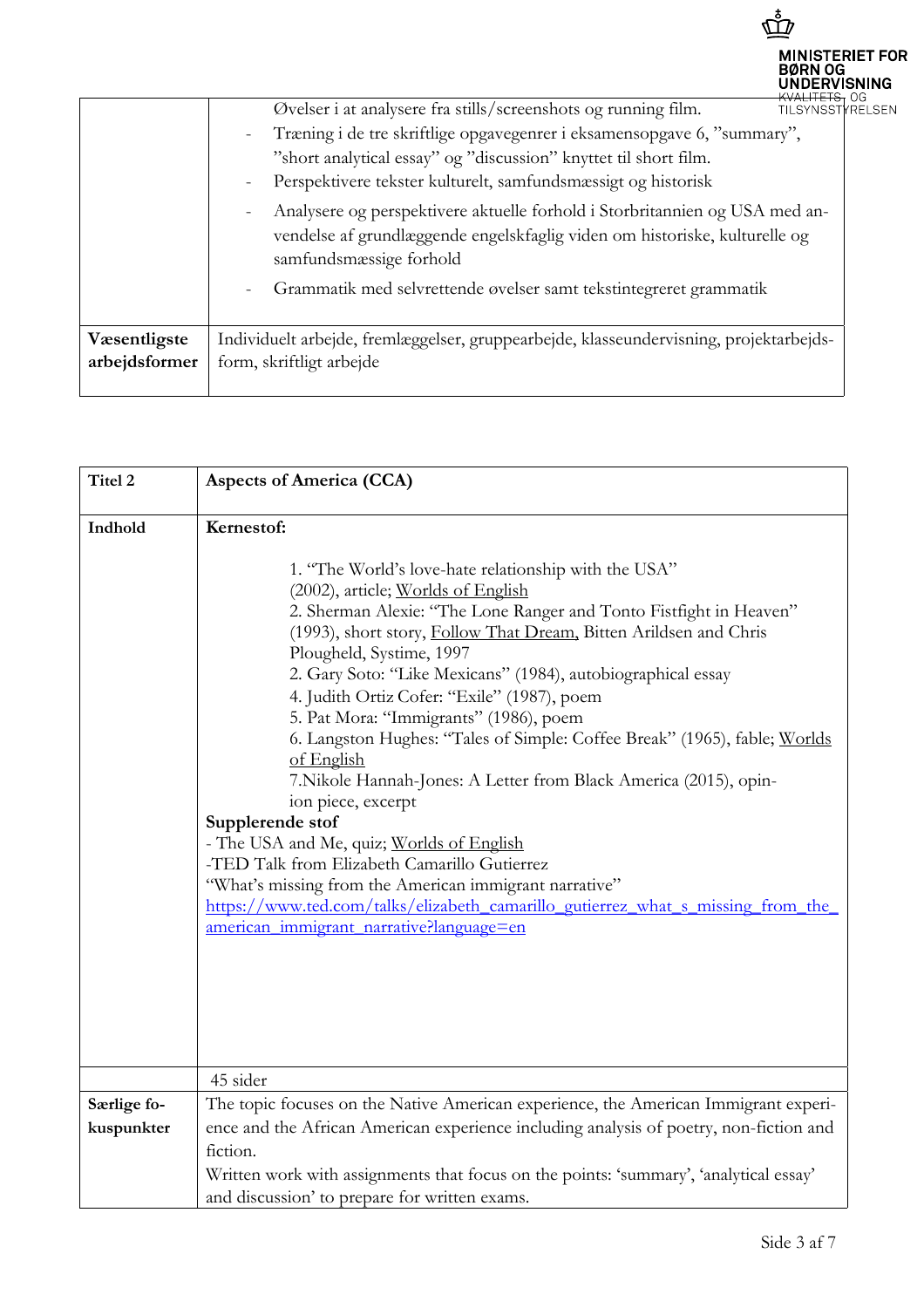

|               | <b>V</b> asentligste   Class work, presentations, group or pair work and recordings |
|---------------|-------------------------------------------------------------------------------------|
| arbejdsformer |                                                                                     |

| Titel 3                   | Hemingway (SCH)                                                                                                                                                                                                                                                                                                                                                                                                                                                |
|---------------------------|----------------------------------------------------------------------------------------------------------------------------------------------------------------------------------------------------------------------------------------------------------------------------------------------------------------------------------------------------------------------------------------------------------------------------------------------------------------|
| Indhold                   | Kernestof:                                                                                                                                                                                                                                                                                                                                                                                                                                                     |
|                           | Ernest Hemingway:<br>"Indian Camp", (1924)<br>"Three Shots", (1925)<br>"The Doctor and the Doctor's Wife", (1925)<br>"The End of Something", (1925)<br>"Hills Like White Elephants", (1927)<br>The Old Man and the Sea, $(1952)$ - $(\text{værk})$                                                                                                                                                                                                             |
|                           | Supplerende stof:                                                                                                                                                                                                                                                                                                                                                                                                                                              |
|                           | Lærerens eget PowerPoint med introduktion til Hemingway, minimalism og<br>iceberg-technique                                                                                                                                                                                                                                                                                                                                                                    |
| Omfang                    | Ca. 50 lektioner á 45 min. / ca. 85 sider                                                                                                                                                                                                                                                                                                                                                                                                                      |
| Særlige fo-<br>kuspunkter | Indholdsfokus:<br>Overgang fra barn til voksen<br>Maskulinitet<br>Far-søn-forhold<br>Naturen som bagtæppe for maskulinisering<br>Parforhold<br>Kommunikation og miskommunikation<br>Individualitet og isolation<br>Angst<br>Det usagte som tema<br>USA under 1.Verdenskrig                                                                                                                                                                                     |
|                           | Kompetencer:<br>Perspektivere tekster historisk<br>Fiktionsanalyse med særligt fokus på begreberne setting, character, themes, narra-<br>tor, conflict, relationship, symbolism<br>Stilistisk analyse, iceberg-technique og minimalism<br>$\overline{\phantom{0}}$<br>Biografisk metode og litteraturhistorisk metode<br>$\overline{\phantom{0}}$<br>Læsning af længere værk i sammenhæng<br>Grammatik med selvrettende øvelser samt tekstintegreret grammatik |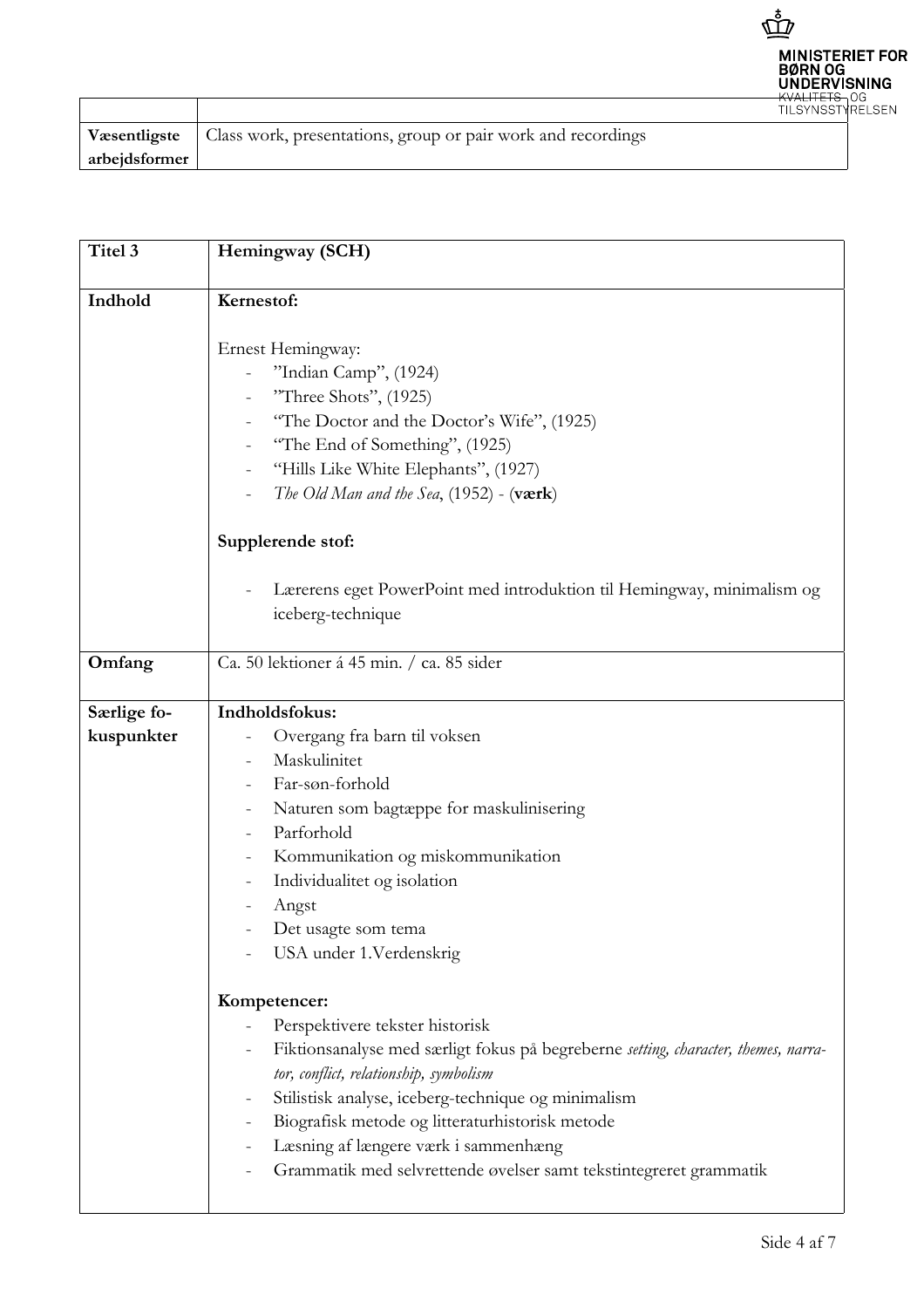

| Væsentligste          | Individuelt arbejde, gruppearbejde, klasseundervisning, projektarbejdsform, skHftHeHgeSTYRELSEN |  |
|-----------------------|-------------------------------------------------------------------------------------------------|--|
| arbejdsformer arbejde |                                                                                                 |  |
|                       |                                                                                                 |  |

| Titel 4                       | Home and Abroad (CCA)                                                                                                                                                  |
|-------------------------------|------------------------------------------------------------------------------------------------------------------------------------------------------------------------|
| Indhold                       | Kernestof:                                                                                                                                                             |
|                               | 1. "A World Guide to Good Manners", Norman Ramshaw, A New Entrance, Eva Rosen-<br>vold m.fl., Systime, 2007                                                            |
|                               | 2. "Eating Habits and Rituals", Norman Ramshaw, A New Entrance                                                                                                         |
|                               | 3. "There'll always be nations", Katherine Whitehorn, A New Entrance                                                                                                   |
|                               | 4. "Brits and Scandinavians: It's a love story that goes way back", Anna Crona, Campaign<br>Living - http://kortlink.dk/295cr                                          |
|                               | 5. "Monster in a Ryokan", Mary Roach, Travellers, Systime, 2007                                                                                                        |
|                               | 6. Fecking off to England, Colm Toibin, autobiographical essay, A New Entrance                                                                                         |
|                               | 7. "How Cultures Drive Behaviours", Julien Bourelle, TED Talk,<br>https://www.youtube.com/watch?v=l-<br>Yv6poJ2zs&list=PL0rXLd4tCNQt4fvYwW_JcZiJvLr84iNYo&index=3&t=0s |
|                               | Supplerende stof:<br>The Constant Gardener- a film                                                                                                                     |
| Omfang                        | 45 sider                                                                                                                                                               |
| Særlige fo-<br>kuspunkter     | The focus is on cultural differences between countries but also understanding how behav-<br>iors differ depending on cultures within countries.                        |
|                               | The main focus was on learning the terminology for nonfiction and fiction analysis.                                                                                    |
| Væsentligste<br>arbejdsformer | Class work, pair and group work, projects, and presentations.                                                                                                          |

| Titel 5 | Canada (SCH) |
|---------|--------------|
| Indhold | Kernestof:   |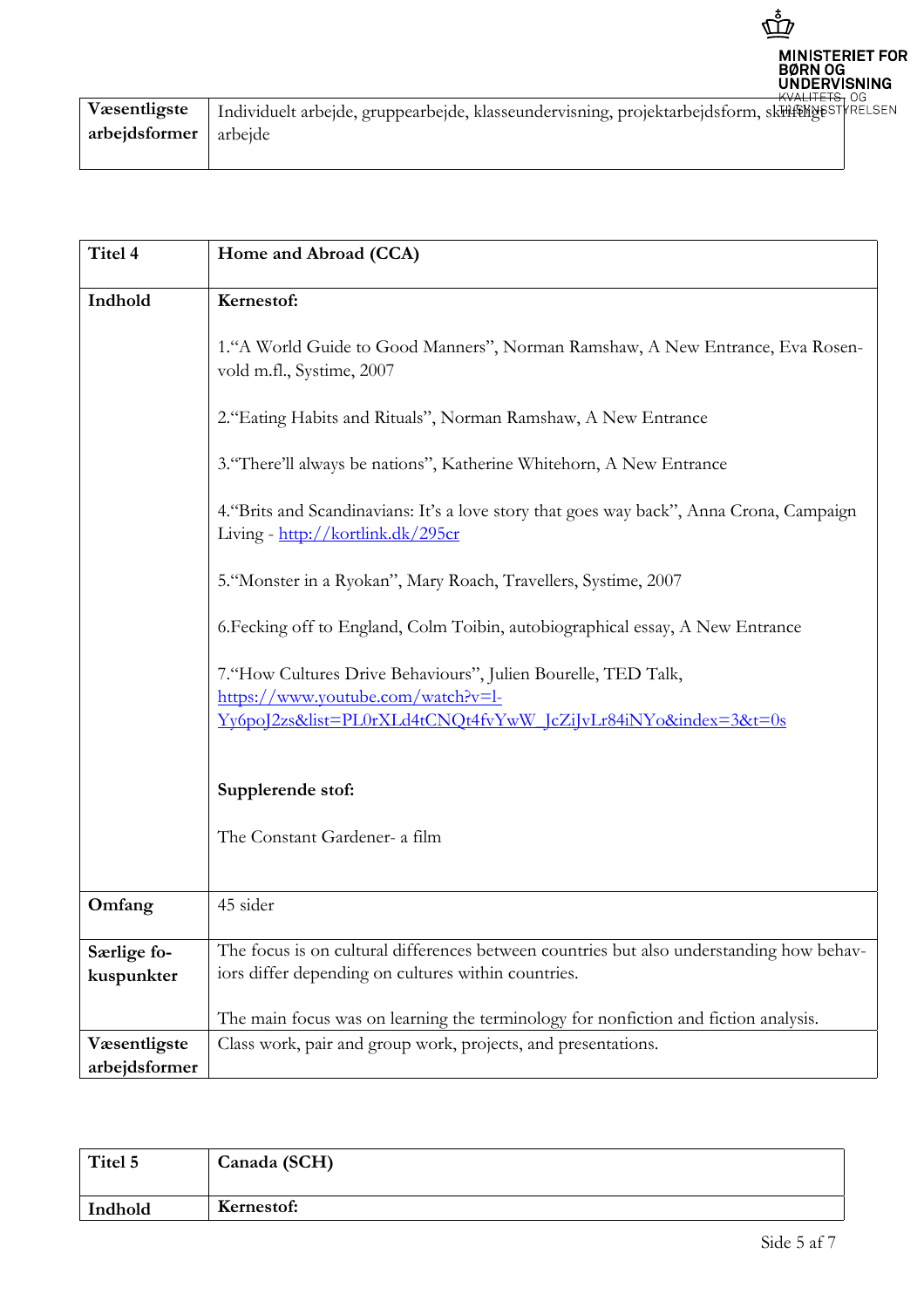

| <del>nvarne o</del> vo  |  |
|-------------------------|--|
| <b>TILSYNSSTYRELSEN</b> |  |

|             | TILSYNSSTYI                                                                                                                                                                                                                                                                                                                                                                                                                                          |
|-------------|------------------------------------------------------------------------------------------------------------------------------------------------------------------------------------------------------------------------------------------------------------------------------------------------------------------------------------------------------------------------------------------------------------------------------------------------------|
|             | Indigenous Corporate Training Inc., "8- Issues for Aboriginal People of Can-<br>ada", blog, $(26.04.2019)$ - https://www.ictinc.ca/blog/8-key-issues-for-<br>aboriginal-people-in-canada<br>"The Two Sides of Canada", The Patriot Act with Hasan Minhaj, (Netflix,<br>(01.09.2019)<br>"Justin Trudeau's bombshell 'brownface' photo", Party Lines, podcast, (cbc.ca,<br>$19.09.2019$ ) -<br>https://open.spotify.com/episode/6wfGSUOfaA0cQTb2QgErvu |
|             | Fra: Eva Pors (red), Cross Country Canada, Lindhardt & Ringhof, 2014:                                                                                                                                                                                                                                                                                                                                                                                |
|             | Chapter 1: "A Brief Introduction to the History of Canada"                                                                                                                                                                                                                                                                                                                                                                                           |
|             | Claire Campell, "A Very Brief History of Canada", (2013), pp.11-25.                                                                                                                                                                                                                                                                                                                                                                                  |
|             | Chapter 2: "Canadian Identity"                                                                                                                                                                                                                                                                                                                                                                                                                       |
|             | Canadian Molson Beer, "I Am Canadian, The Rant", (2000), p.45                                                                                                                                                                                                                                                                                                                                                                                        |
|             | https://www.youtube.com/watch?v=WMxGVfk09IU                                                                                                                                                                                                                                                                                                                                                                                                          |
|             | Chapter 3: "Canadian Multiculturalism"                                                                                                                                                                                                                                                                                                                                                                                                               |
|             | Robert Chr. Thomsen, "Introduction To Canadian Multiculturalism", (2013),                                                                                                                                                                                                                                                                                                                                                                            |
|             | pp.63-65                                                                                                                                                                                                                                                                                                                                                                                                                                             |
|             | Giles Walker, dir., Twice Upon a Time, (1979) – short film                                                                                                                                                                                                                                                                                                                                                                                           |
|             | https://www.nfb.ca/film/twice_upon_a_time/                                                                                                                                                                                                                                                                                                                                                                                                           |
|             | The Canadian Multiculturalism Act, (1985), p.70                                                                                                                                                                                                                                                                                                                                                                                                      |
|             | Neil Bissoondath, "The Limits of Diversity", (1994), pp.72-76                                                                                                                                                                                                                                                                                                                                                                                        |
|             | Chapter 4: "Indigenous Peoples of Canada"                                                                                                                                                                                                                                                                                                                                                                                                            |
|             | Robert Chr. Thomsen: "Introduction to Indigenous Peoples of Canada",                                                                                                                                                                                                                                                                                                                                                                                 |
|             | $(2013)$ , pp.89-92                                                                                                                                                                                                                                                                                                                                                                                                                                  |
|             | Roy Daniels: "These Are My People", (1969) - documentary short                                                                                                                                                                                                                                                                                                                                                                                       |
|             | https://www.nfb.ca/film/these are my people/                                                                                                                                                                                                                                                                                                                                                                                                         |
|             | Robert Stanley Weir: "O, Canada" - National anthem of Canada, (1908), p.98                                                                                                                                                                                                                                                                                                                                                                           |
|             | Lenore Keeshig-Tobias: "Canada", (1992), p.99<br>$\overline{\phantom{a}}$                                                                                                                                                                                                                                                                                                                                                                            |
|             | Supplerende materiale:                                                                                                                                                                                                                                                                                                                                                                                                                               |
|             | Analysemodel i minlæring.dk med udgangspunkt i det retoriske pentagram -                                                                                                                                                                                                                                                                                                                                                                             |
|             | https://app.minlaering.dk/bog/44/kapitel/59353                                                                                                                                                                                                                                                                                                                                                                                                       |
|             |                                                                                                                                                                                                                                                                                                                                                                                                                                                      |
| Omfang      | Ca. 50 lektioner á 45 min. / ca. 45 sider                                                                                                                                                                                                                                                                                                                                                                                                            |
| Særlige fo- | Indholdsfokus:                                                                                                                                                                                                                                                                                                                                                                                                                                       |
| kuspunkter  | Væsentlige historiske, kulturelle og samfundsmæssige forhold i Storbritannien                                                                                                                                                                                                                                                                                                                                                                        |
|             | og USA, herunder særligt fokus på de store krige og kolonisering af Nord-                                                                                                                                                                                                                                                                                                                                                                            |
|             | amerika                                                                                                                                                                                                                                                                                                                                                                                                                                              |
|             | Historiske og aktuelle forhold i andre engelsksprogede regioner                                                                                                                                                                                                                                                                                                                                                                                      |
|             | Canada set med forskellige vinkler: 1) Historisk som del af det Britiske Impe-                                                                                                                                                                                                                                                                                                                                                                       |
|             | rium med fokus på de oprindelige canadiere (indigenous peoples) og de ud-                                                                                                                                                                                                                                                                                                                                                                            |
|             | fordringer, de særligt har i dag. 2) Canadisk kultur og identitet og den særlige                                                                                                                                                                                                                                                                                                                                                                     |
|             | dikotomi mellem den europæiske og amerikanske kultur. 3) Canada som to-                                                                                                                                                                                                                                                                                                                                                                              |
|             | sproget (bilingual) samfund, og 4) canadisk politik og multikulturalismehen-                                                                                                                                                                                                                                                                                                                                                                         |
|             | sigt                                                                                                                                                                                                                                                                                                                                                                                                                                                 |
|             |                                                                                                                                                                                                                                                                                                                                                                                                                                                      |
|             | Kompetencer:                                                                                                                                                                                                                                                                                                                                                                                                                                         |
|             | Non-fiction tekstanalyse med særligt fokus på begreberne: sender, receiver, topic,                                                                                                                                                                                                                                                                                                                                                                   |

J